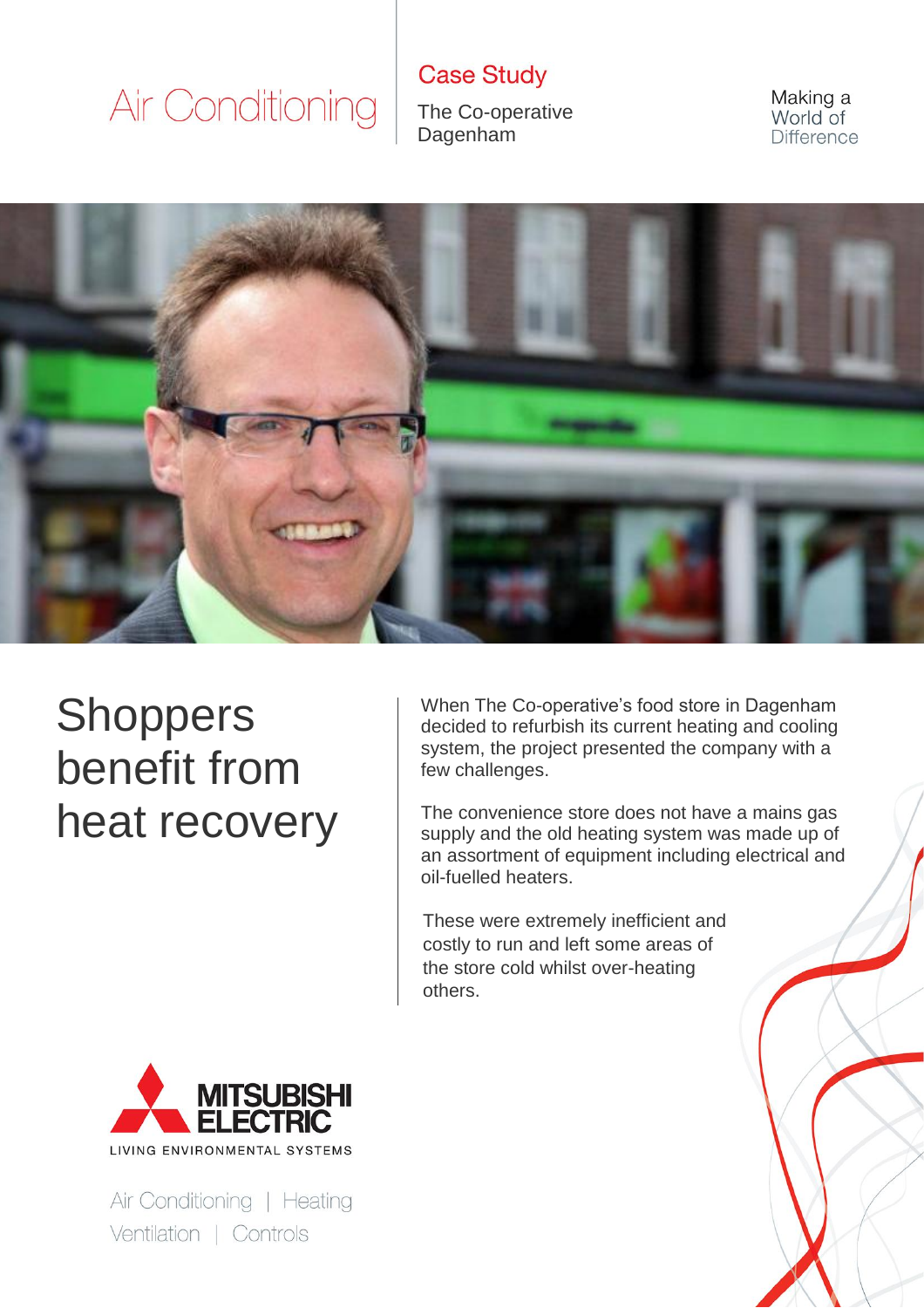#### **Case Study**

The Co-operative **Dagenham** 

Making a World of **Difference** 



The City Multi R2 system boasts an intelligent refrigerant distribution unit that regulates flow according to the requirement of each indoor unit so simultaneous heating and cooling is possible using just two pipes.

"In keeping with The Co-operative's environmental ethos we wanted a new system that would reduce the store's energy use and its  $CO<sub>2</sub>$  output whilst providing our customers and staff with a comfortable shopping environment," said The Co-operative's Regional Energy and Environment Manager, Nick Cairns. "Any work involved had to be carried out quickly and quietly and create the least possible disruption to our trading."

To achieve this, the store needed the perfect partnership between easy to install, high-quality, technically advanced products and an experienced and skilled installation company that understood The Co-operative's need to work smart.

Having already worked with building and environmental specialists Stewart Anthony Ltd on a number of other projects, Mr Cairns was confident that they could provide the optimum solution to this challenge.

"As you can imagine Nick is pretty knowledgeable when it comes to renewables and efficient energy use and he was keen to try out the technology involved in heat pumps and heat recovery systems," said Ian Tarry, Director of Stewart Anthony. "As an experienced renewables specialist I was convinced that the combination of a heat pump boiler running off VRF air conditioning was the best solution for the store and it wasn't difficult for me to convince Nick of its suitability either."

The recommendation from Stewart Anthony was a system linking Mitsubishi Electric's PWFY heat pump boiler to a City Multi VRF R2 heat recovery system to provide both heating and cooling and sanitary hot water to the premises.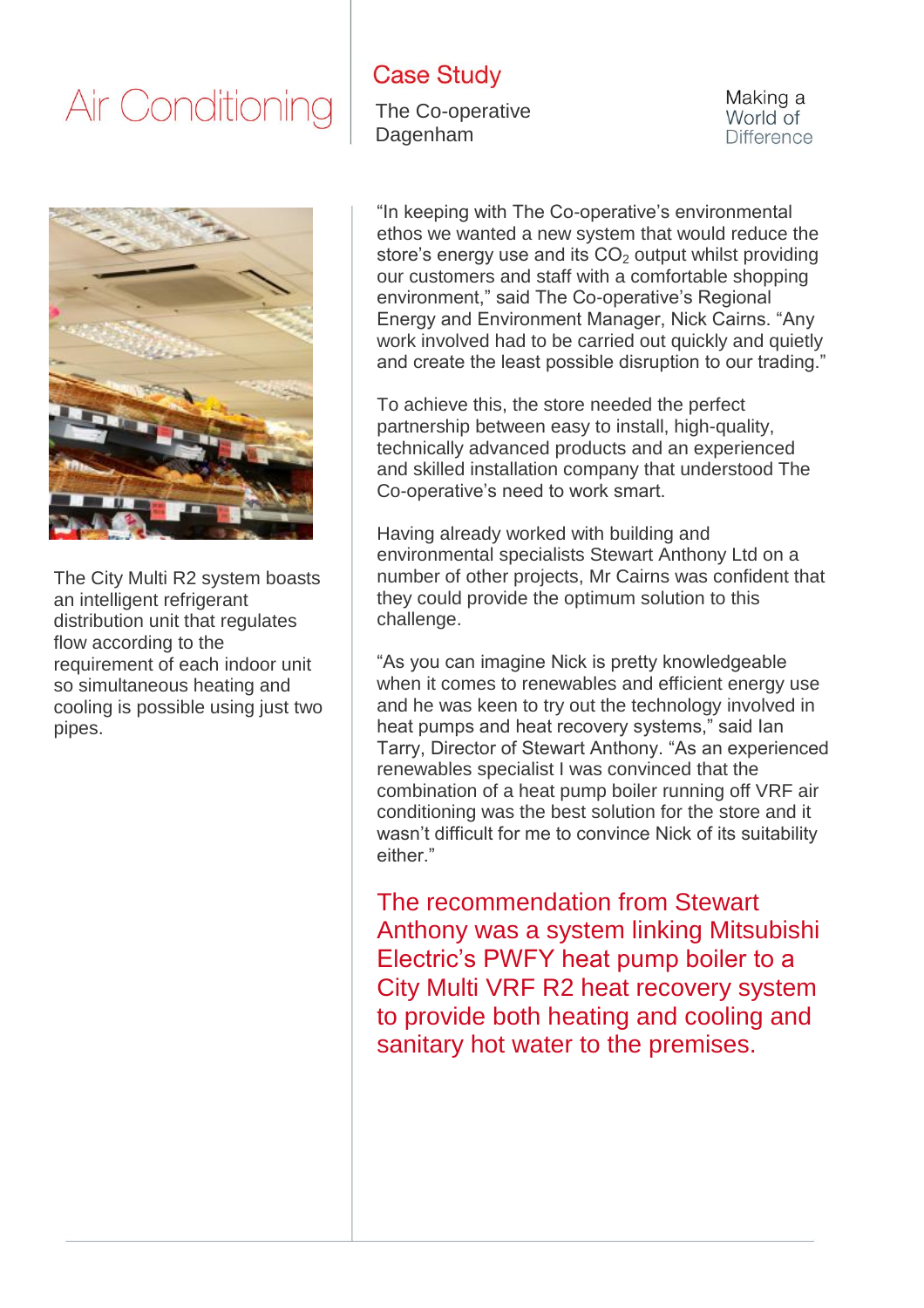#### **Case Study**

The Co-operative Dagenham

Making a World of **Difference** 



Space-saving City Multi R2 units link to indoor ceiling cassettes to simultaneously heat and cool the store.

The PWFY unit sits in the store's plant room in place of the old oil boiler and is linked to both the air conditioning and the hot water cylinder. The heat pump boiler uses excess heat from the VRF system and transfers it to the hot water supply. It can achieve a flow temperature of 70ºC and is an ideal solution for providing a hot water supply to commercial buildings in an energy efficient manner.

Space-saving City Multi R2 units have been fitted outside the building which link to indoor ceiling cassettes in the store to ensure an even and pleasant temperature throughout.

Mitsubishi Electric's unique VRF system uses two pipes to simultaneously heat and cool the building rather than the standard three pipes needed with others. This helps to reduce both installation time and the costs of materials.

At the heart of the R2 system is Mitsubishi Electric's unique BC controller, an intelligent refrigerant distribution unit capable of distributing refrigerant according to the flow each indoor unit requires, making simultaneous heating and cooling possible through only two pipes.

Linking the air conditioning with the PWFY boiler makes the most effective use of any excess heat from the air conditioning, reducing energy usage and costs for the store. Pre-piped water connections to flow and return headers also help to make installation quick and easy, whatever the application.

Mitsubishi Electric has designed the PWFY heat pump boiler to deliver hot water and air conditioning from a single system making the unit suitable for a wide variety of applications from offices, gyms, restaurants and hotels, as well as retail outlets.